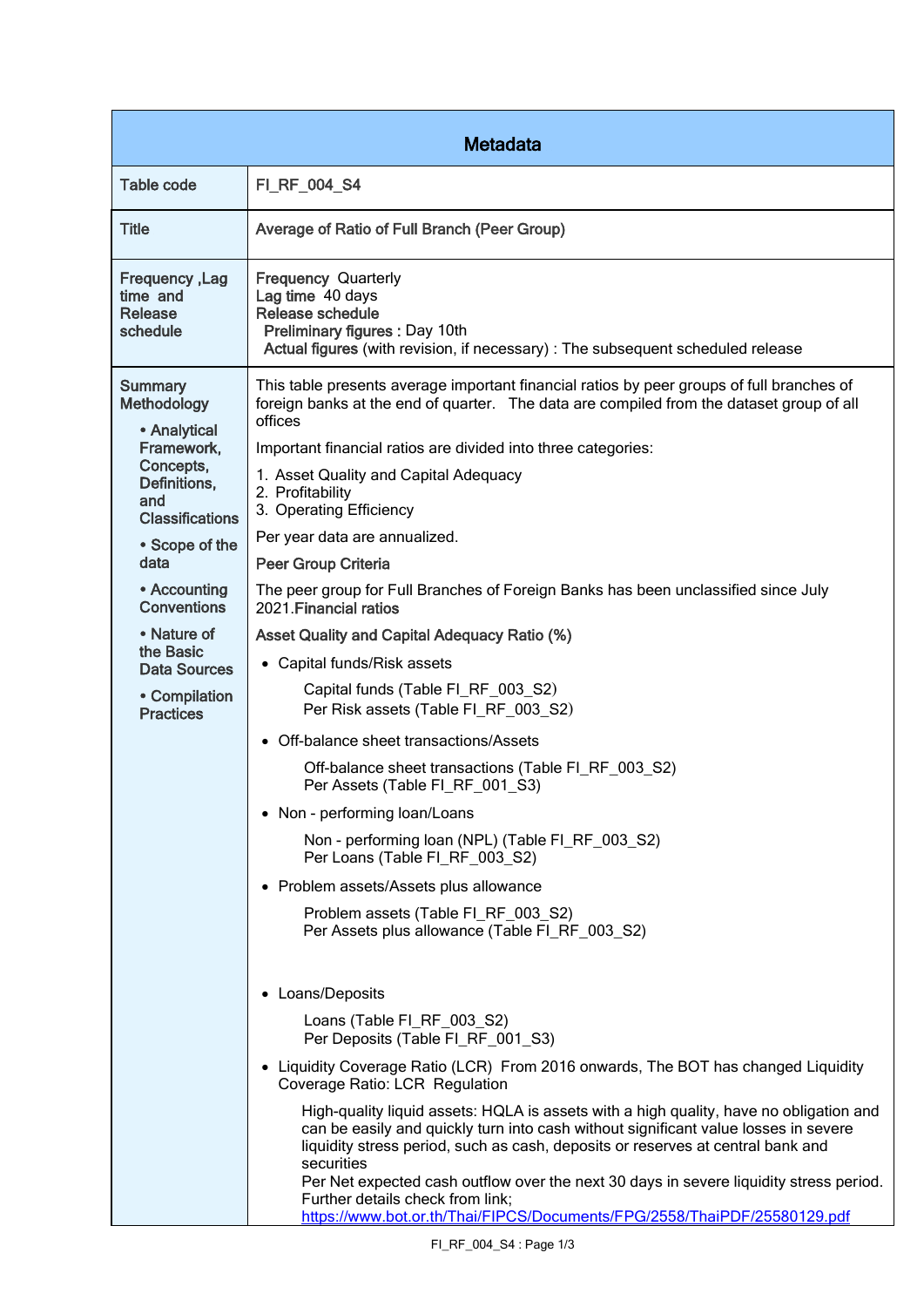| (available in Thai only)                                                                                                        |
|---------------------------------------------------------------------------------------------------------------------------------|
| <b>Profitability Ratio (%)</b>                                                                                                  |
| • Interest income / Average interest earning assets (Per year)                                                                  |
| Interest income (Table FI_RF_002_S3)<br>Per Average interest earning assets                                                     |
| • Interest expenses/ Average interest earning assets (Per year)                                                                 |
| Interest expenses (Table FI_RF_002_S3)<br>Per Average interest earning assets                                                   |
| • Net interest income / Average interest earning assets (Per year) (NIM)                                                        |
| Net interest income (Table FI_RF_002_S3)<br>Per Average interest earning assets                                                 |
| • Non - interest income/Average net assets (Per year)                                                                           |
| Non - interest income (Table FI_RF_002_S3)<br>Per Average net assets (Table FI_RF_003_S2)                                       |
| • Operating expenses/Average net assets (Per year)                                                                              |
| Operating expenses (Table FI_RF_002_S3)<br>Per Average net assets (Table FI_RF_003_S2)                                          |
| • Profit (loss) from operation/Average net assets (Per year)                                                                    |
| Profit (loss) from operation (Table FI_RF_003_S2)<br>Per Average net assets (Table FI_RF_003_S2)                                |
| • Net profit (loss)/Average net assets (Per year) (ROA)                                                                         |
| Net profit (loss) (Table FI_RF_002_S3)<br>Per Average net assets (Table FI_RF_003_S2)                                           |
| • Non-interest income/Total income                                                                                              |
| Non-interest income (Table FI_RF_002_S3)<br>Per Total income (Table FI_RF_003_S2)                                               |
| • Gain (loss) on investments in securities/Non-interest income                                                                  |
| Gain (loss) on investments in securities (Table FI_RF_002_S3)<br>Per Non-interest income (Table FI_RF_002_S3)                   |
| • Gains (Loss) on tradings and foreign exchange transactions/Non-interest income                                                |
| Gains (Loss) on tradings and foreign exchange transactions (Table FI_RF_002_S3)<br>Per Non-interest income (Table FI RF 002 S3) |
| • Fee and services income/Non-interest income                                                                                   |
| Fee and services income (Table FI_RF_002_S3)<br>Per Non-interest income (Table FI_RF_002_S3)                                    |
| • Salaries and employee benefits/Operating expenses                                                                             |
| Salaries and employee benefits (Table FI_RF_002_S3)<br>Per Operating expenses (Table FI_RF_002_S3)                              |
| • Operating expenses/Net interest income and dividend                                                                           |
| Operating expenses (Table FI_RF_002_S3)<br>Per Net interest income and dividend (Table FI_RF_002_S3)                            |
| <b>Efficiency Ratio (Millions of Baht)</b>                                                                                      |
| • Average net assets/Number of bank's branches                                                                                  |
| Average net assets (Table FI_RF_003_S2)<br>Per Number of bank's branches (Table FI_RF_003_S2)                                   |